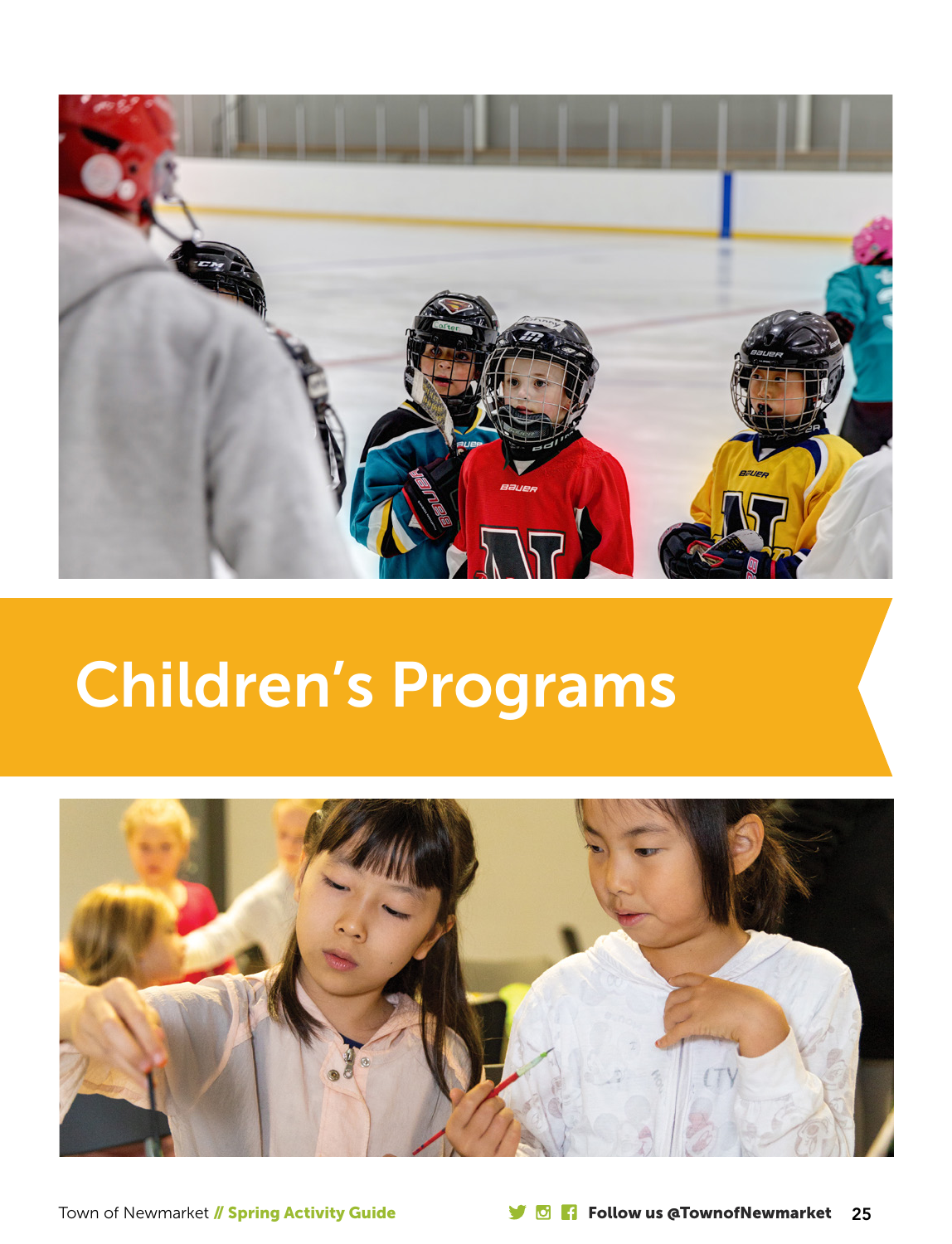# Children's Programs

# Arts and Culture

## Art Lab - Kids Creativity

#### Path: Visual Art Level: Beginner

We invite children to engage in a journey of self-discovery through curated art experiences focusing on a wide variety of arts mediums. Creativity is encouraged through self and individual expression with experimentation.

## Age: 7 to 11 Years

Location: Recreation Youth Centre & Sk8 Park

## Ballet

### Path: Performing Arts Level: Intermediate

Your child will love this class as it teaches the fundamentals of ballet in a fun-filled encouraging and play-focused environment. Your child will learn warm up, choreography and proper cool down techniques.

Ballet shoes required. Age: 6 to 8 Years

Location: Ray Twinney Recreation Complex

## Collage - Beginning Expressions

# Path: Visual Arts

## Level: Beginner

In this creative arts program your child will explore collage with touch and wonder. With a wide variety of materials at hand, children will manipulate these shapes of various textures, forms and colour choosing their unique experience in appreciating the possibilities of simple art expression.

## Age: 7 to 10 Years

Location: Recreation Youth Centre & Sk8 Park

## KGM – JR Games and Animations Programming

### Path: Computer Programming/Animation Level: Beginner

Your child will experience a hands-on introduction to early computational thinking and STEM. This play-based learning will focus on character animation, problem-solving, numeracy, and literacy in a fun and supportive environment. Children are not just learning to code, they are coding to learn. Parents are asked to provide an Android or Apple Tablet for this program.

Age: 5 to 7 Years Location: Old Town Hall

## KGM – Virtual Reality Character Design

#### Path: Virtual Reality Design Level: Beginner Intermediate

This program is for every child interested in 3D Character Design and Virtual Reality (VR). Participants will learn how to create industry level, high resolution and textured 3D characters from their favourite movies and video games. These characters will later be added to their own personalized environments that can be used in animations, video games and seen with VR devices. KGM will provide VR Goggles.

Age: 7 to 11 Years Location: Old Town Hall

## Kids in the Kitchen

#### Path: Culinary Arts Level: Beginner

Your child will enjoy hands-on cooking & baking experience from scratch. They will create delicious recipes that will encourage them to develop their palate. Please bring

## dishtowel, a container and binder.

## Age: 5 to 9 Years

Location: Recreation Youth Centre & Sk8 Park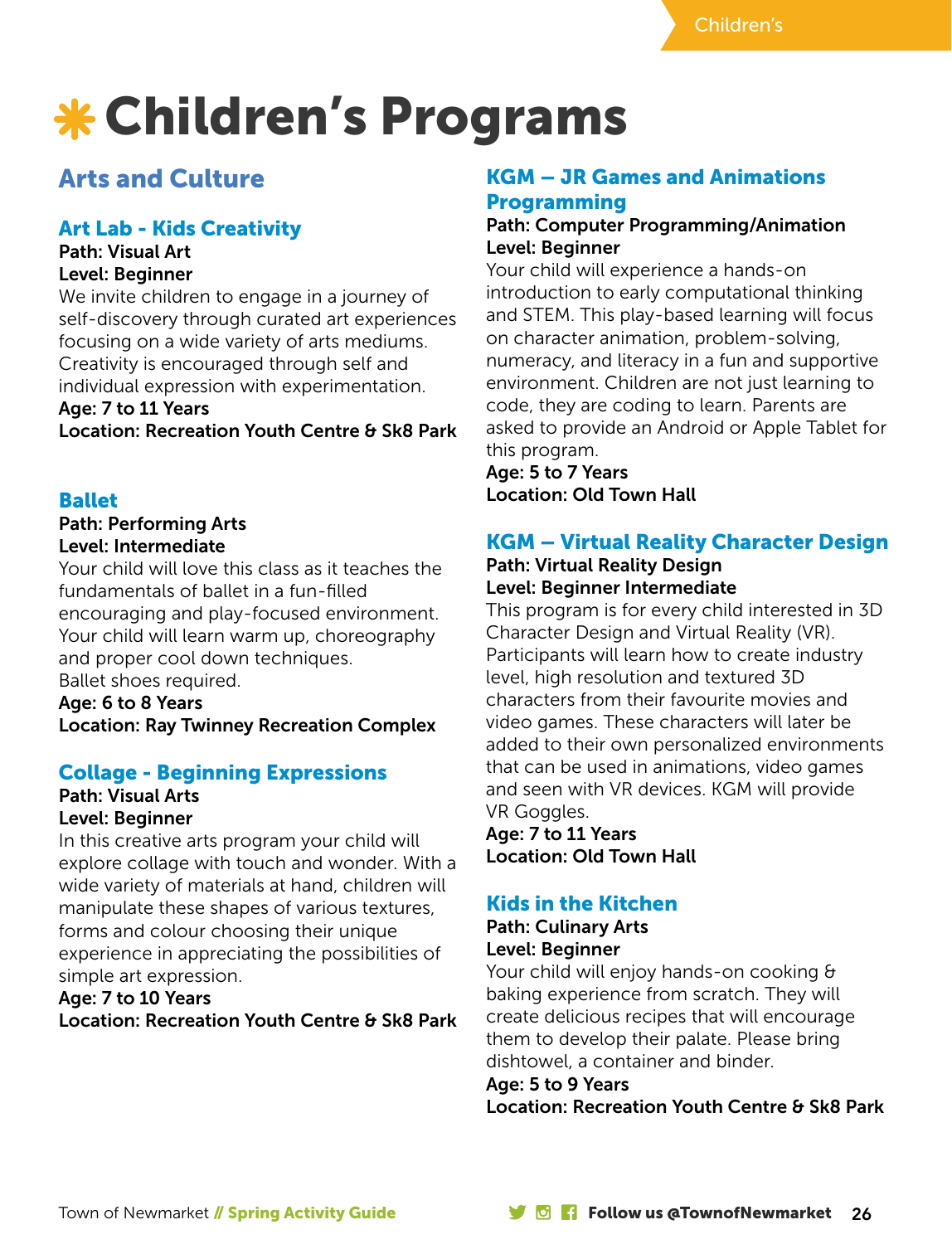## Kids in the Kitchen: Bake it Up

#### Path: Culinary Arts Level: Beginner

In this hands-on session your kids will learn to read a recipe, measure ingredients and create delicious treats to bring home. Please bring dishtowel, a container and binder.

Age: 6 to 9 Years Location: Recreation Youth Centre & Sk8 Park

## Kids in the Kitchen: Easter Treats

#### Path: Culinary Arts Level: Beginner - Intermediate

In this fun hands-on class kids will create tasty Easter treats to bring home and share with their family (or eat on their own). Kids will be given all of the supplies they need and follow the step by step instructions to create delicious Easter treats. All skills levels welcome.

Age: 5 to 8 Years

Location: Recreation Youth Centre & Sk8 Park

## Modelling Clay Creations

#### Path: Sculpture Level: Beginner / Intermediate

Children will enjoy the experience of handling modelling clay to learn about shape and form to create simple sculptures. This program encourages self-expression, exploring boundaries through the art of clay.

Age: 5 to 9 Years Location: Recreation Youth Centre & Sk8 Park

## Origami Expressions for Children

#### Path: Visual / Mixed Media Arts Level: Beginner to Intermediate.

Turn Origami into artistic expression. This program will teach the traditional art of paper folding while developing mindfulness and patience with a guided approach geared for children.

#### Age: 6 to 9 Years

Location: Recreation Youth Centre & Sk8 Park

## Plein Air Pastel for Children

# Path Visual Arts

Level: Beginner / Intermediate Begin with nature, add creativity and mix

liberally with children, this outdoor art program will give children the artistic experience of creating sketch work with pastels while exploring a different artistic style each week. Please dress for the weather.

Age: 8 to 12 Years Location: Recreation Youth Centre & Sk8 Park

# Sports Programs

## After School Ball Hockey

Fast action play, weekly games and basic drills will provide a great opportunity for players to enjoy a game they love, along with other players and staff. This is recreational program where the focus is getting participants active! Age: 7 to 12 Years

Location: Recreation Youth Centre & Sk8 Park

## After School Basketball

Come play basketball with us! Learn the game of basketball in a fun and non-competitive setting. Players will learn basic skills and work as a team in a number of games each week. This is a recreational program where the focus is getting participants active!

Age: 7 to 12 Years

Location: Recreation Youth Centre & Sk8 Park

# Learn how to bake this Spring!

Check out Kids in the Kitchen: Bake It Up.

To register visit play.newmarket.ca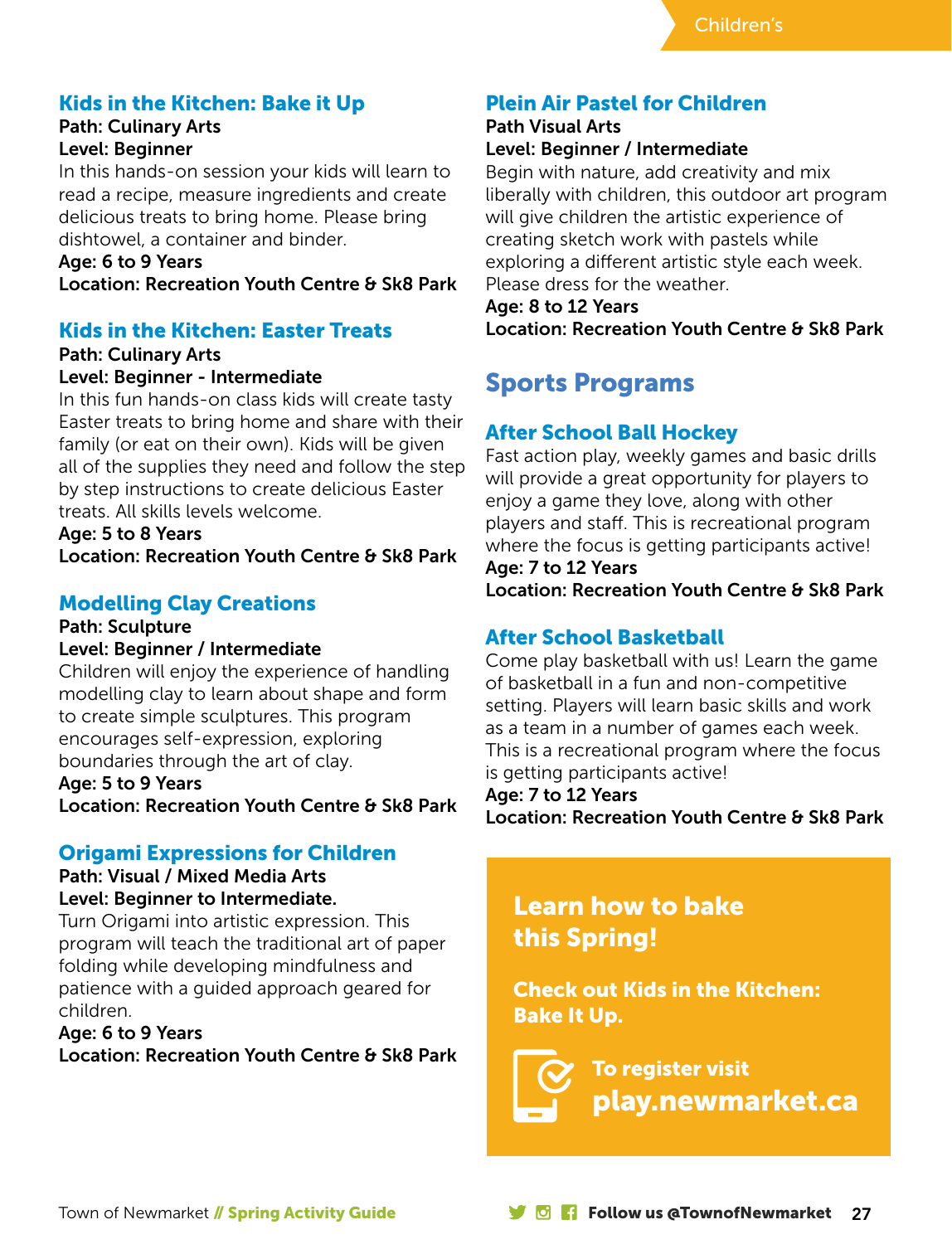## After School Dodgeball

Kings Court, Ultimate, Traditional, Jailbreak and Doctor Dodgeball will all be part of this afterschool program designed to give a great workout, improve coordination and encourage teamwork. This is recreational program where the focus is getting participants active!

#### Age: 7 – 12 Years

Location: Recreation Youth Centre & Sk8park

## After School Soccer

Enjoy the sport of soccer with basic skill development focusing on dribbling, passing, and shooting. Come ready to work as a team! This is a recreational program where the focus is getting participants active!

Age: 7 – 12 Years Location: Recreation Youth Centre & Sk8 Park

### Badminton - Instructional

Learn to play the game of badminton in a fun, non-competitive and recreational setting. Through weekly instruction you will develop basic skills, meet new friends and have fun! This program is suitable for any level of player.

Age: 6 to 9 and 10 to 13 Years Location: Magna Centre

## Learn something new this spring!

Check out the challenging sport of fencing for 10 to 14 year olds.



## Basketball – Instructional

Kids will start with individual and group warmups and drills that work on all aspects of the game and finish with pick-up games that will highlight team play and sportsmanship.

Age: 8 to 12 Years Location: Magna Centre

### Fencing

En guarde! Fencing is a challenging sport that emphasizes fitness of the body and quickness of the mind. All equipment and expert instruction will be provided.

Age: 10 to 14 Years Location: Magna Centre

## Karate – Introduction

Self defense, fitness and fun are the building blocks of martial arts and this class lets you experience them all. In partnership with Jitsu-Do Karate, this introduction class is a chance to take up a hobby that can end up as a lifestyle.

Age: 6 + Years Location: Jitsu-Do Karate

#### Learn to Skate

In partnership with the Newmarket Skating Club, this fun, learn to ice skate program provides instruction of basic skating skills for boys and girls in a structured group environment. Please note: CSA approved hockey helmets must be worn, as well as gloves or mitts. Parents/Guardians are required to stay on site during the class.

Age: 5 to 12 Years Location: Magna Centre

## Learn to Skate – Teen

In partnership with the Newmarket Skating Club, this flexible teen program is designed for beginner ice skaters or those who skated as a child and want to brush up on their skills. A Newmarket skating club coach will assist you to become a confident skater. Parents/Guardians are required to stay on site during the class.

Age: 13 to 17 Years Location: Magna Centre